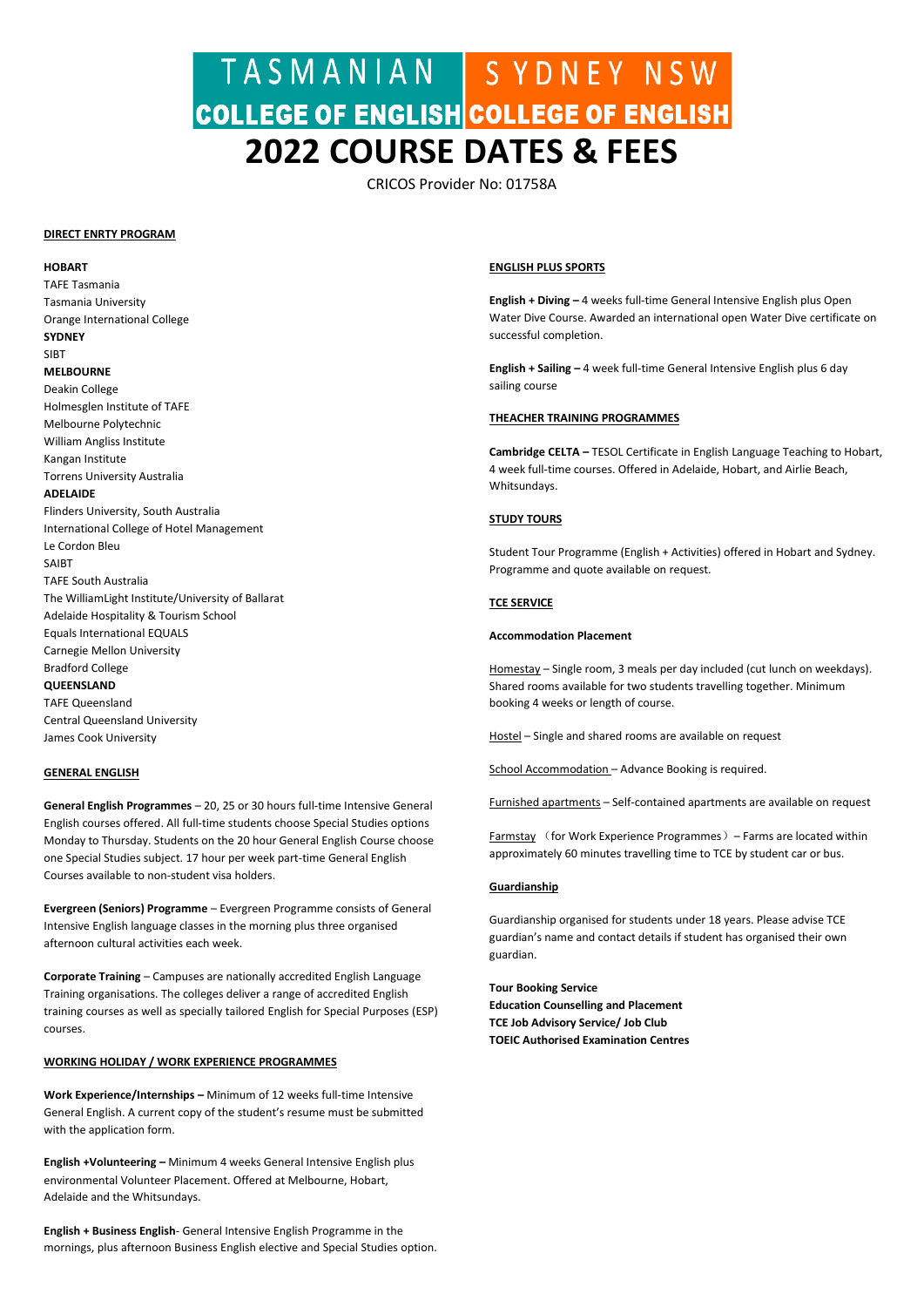## **2022 COURSE DATES & FEES**

CRICOS Provider No: 01758A

| <b>GENERAL ENGLISH</b>                                                         |                     | FEE              |                                                               |
|--------------------------------------------------------------------------------|---------------------|------------------|---------------------------------------------------------------|
| General English (Standard) (20 hrs per week) ∆                                 |                     |                  | \$360.00/week                                                 |
| General Intensive English (25 hrs per week) $\Delta$                           | 36+ weeks           |                  | \$365.00/week                                                 |
|                                                                                | 25 to 35 weeks      |                  | \$380.00/week                                                 |
|                                                                                | 13 to 24 weeks      |                  | \$385.00/week                                                 |
|                                                                                | 5 to 12 weeks       |                  | \$390.00/week                                                 |
|                                                                                | 1 to 4 weeks        |                  | \$400.00/week                                                 |
| Part-time General English (17 hrs per week)                                    |                     |                  | \$340.00/week                                                 |
| Accelerated English (20 hrs General Intensive English + 5 hrs Private Tuition) |                     |                  | \$860.00/week                                                 |
| <b>Evergreen (Seniors) Programme</b>                                           |                     |                  | Part-time General English + Evergreen Programme Fee           |
| <b>Special Studies (6 hrs)</b>                                                 |                     |                  | \$118.00/week                                                 |
| <b>Private Tuition</b>                                                         |                     |                  | \$100.00/hour                                                 |
| <b>WORKING HOLIDAY, WORK EXPERIENCE / INTERNSHIP</b>                           |                     | FEE.             |                                                               |
| English + Work Experience / Internship                                         |                     |                  | General Intensive English Fee + Work Experience Placement Fee |
| <b>English + Volunteering</b>                                                  |                     |                  | General Intensive English Fee + Volunteering Placement Fee    |
|                                                                                |                     |                  |                                                               |
| ACADEMIC ENGLISH - Acceptance subject to IELTS pre-entry test                  |                     |                  | <b>FEE</b>                                                    |
| IELTS Preparation Course - 20hrs/week (12 weeks)                               |                     |                  | \$360.00/week                                                 |
| Pearson Test of English Academic Course (PTE) -20hrs/week (12 weeks)           |                     |                  | \$360.00/week                                                 |
| IELTS/ETS 1 Preparation Course - 25hrs/week (12weeks)                          |                     |                  | \$395.00/week                                                 |
| <b>English for Tertiary Studies / Direct Entry</b>                             | ETS I (12 weeks)    |                  | \$395.00/week                                                 |
|                                                                                | ETS II (12 weeks)   |                  | \$395.00/week                                                 |
|                                                                                | ETS III (12 weeks)  |                  | \$395.00/week                                                 |
| International Secondary School Bridging Programme (25hours)                    |                     |                  | See General Intensive English Fees                            |
|                                                                                |                     |                  |                                                               |
| <b>CAMBRIDGE EXAMINATION PREPARATION</b>                                       |                     |                  | FEE                                                           |
| <b>Cambridge FCE</b>                                                           | 3/1/2022-11/3/2022  | (10 week course) | \$3900.00                                                     |
|                                                                                | 5/9/2022-25/11/2022 | (12 week course) | \$4660.00                                                     |
|                                                                                |                     |                  |                                                               |
| <b>ENGLISH + SPORT AND CULTURE</b><br>English + Diving                         |                     |                  | FEE.                                                          |
| English + Sailing                                                              |                     |                  | on application                                                |
|                                                                                |                     |                  |                                                               |
| <b>TEACHER TRAINING</b>                                                        |                     |                  | FEE.                                                          |
| Cambridge Certificate in English Language Teaching (CELTA)                     |                     |                  | \$3290.00                                                     |
| <b>CELTA (Early Bird)</b>                                                      |                     |                  | \$3190.00                                                     |
| <b>CELTA Observation Course</b>                                                |                     |                  | \$2950.00                                                     |
|                                                                                |                     |                  |                                                               |
| <b>GENERAL ENGLISH COURSE ENTRY DATES</b>                                      |                     |                  |                                                               |
| Any Monday                                                                     |                     |                  |                                                               |
| <b>CAMBRIDGE EXAMINATION DATES AND FEES</b>                                    |                     |                  |                                                               |
| FCE - 21/4/2022, 1/6/2022, 10/12/2022 - Exam fee \$385                         |                     |                  |                                                               |
| <b>TOEIC EXAMINATION DATES</b>                                                 |                     |                  |                                                               |
| Please check on the website                                                    |                     |                  |                                                               |
| <b>ACCOMMODATION FEES</b>                                                      |                     |                  | <b>FEE</b>                                                    |
| Homestay Accommodation (Over 18)                                               | Single Room         |                  | \$300.00/week                                                 |
|                                                                                | Shared Room *       |                  | \$270.00/week                                                 |
| Homestay Accommodation (Under 18)                                              | Single Room         |                  | \$315.00/week                                                 |
| <b>Extra Night</b>                                                             | Shared Room *       |                  | \$285.00/week<br>\$65.00/night                                |
| School Accommodation +                                                         | From                |                  | \$235.00/week                                                 |
|                                                                                |                     |                  |                                                               |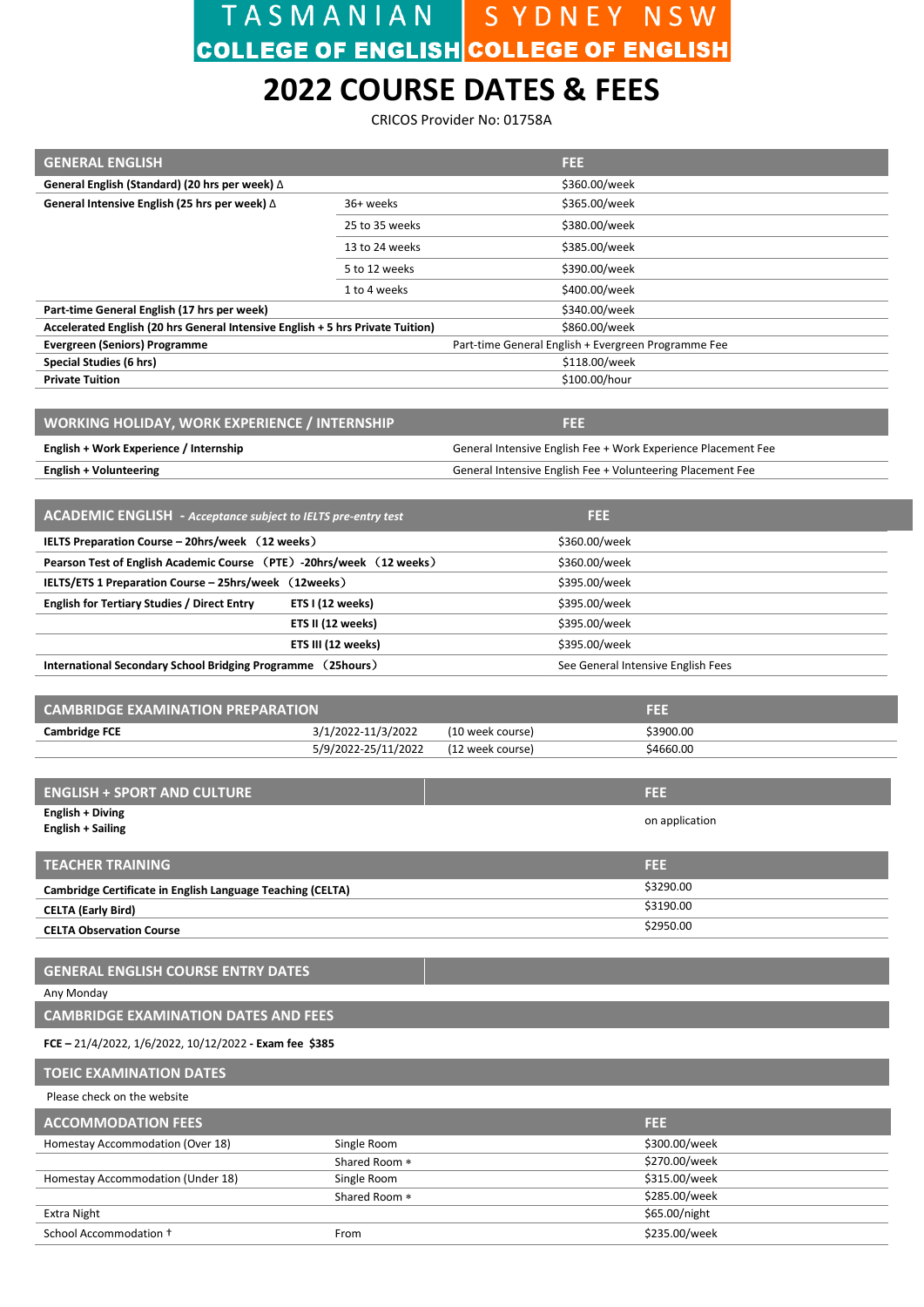## **2022 COURSE DATES & FEES**

CRICOS Provider No: 01758A

| Hostel Accommodation +                                                          | From |                   | \$370.00/week                     |
|---------------------------------------------------------------------------------|------|-------------------|-----------------------------------|
| Furnished Apartments + (Studio / One bedroom)                                   |      | From              | \$785.00/week                     |
| Halal Food Surcharge                                                            |      |                   | \$55.00/week                      |
| <b>OTHER FEES</b>                                                               |      |                   | FEE                               |
| <b>Enrolment Fee</b>                                                            |      |                   | \$250.00                          |
| Airport Transfer Fee (including GST)                                            |      |                   | \$90.00 one way / \$180.00 return |
| Accommodation Placement Fee (including GST)                                     |      |                   | \$270.00                          |
| Guardianship Fee (including GST)                                                |      |                   | \$420.00                          |
| Evergreen Programme Fee                                                         |      |                   | \$480.00/week                     |
| Work Experience Program A, Placement & Guidance Fee (including GST)             |      |                   | \$440.00                          |
| Work Experience Program B (full-time), Placement & Guidance Fee (including GST) |      | From              | \$1390.00                         |
| Academic Placement Fee (including GST)                                          |      |                   | \$385.00                          |
| Volunteering Placement Fee (including GST) 1 to 6 weeks                         |      | From              | \$440.00/week                     |
| <b>Textbook and Materials Fee</b>                                               |      | *Minimum fee \$72 | \$13.00/week                      |
| <b>Internet Access</b>                                                          |      |                   | <b>FREE</b>                       |
| Re-issue of eCoE (second eCoE change and all subsequent eCoE changes)           |      |                   | \$215.00 per change               |
|                                                                                 |      |                   |                                   |

| <b>Overseas Student Health Cover (OSHC) 2020</b>                                            |         | 1111                        |
|---------------------------------------------------------------------------------------------|---------|-----------------------------|
| All students studying on a Student Visa are required by the Australian Government to obtain |         | Single From \$42.00 / month |
| Overseas Student Health Cover (medical insurance).                                          | Couples | From \$237.00 /month        |
| Please allow course length plus an extra 2 weeks prior to course and 4 weeks after course.  | Family  | From \$425.00 /month        |

## **KEY**

Δ Student Visa holders must enrol in full-time courses

Share rooms (for 2 students travelling together) are subject to availability

† Hotel / Apartment rates are subject to change.

• All fees are quoted in Australian Dollars

## **COLLEGE HOLIDAYS**

**School Break** 20/12/2021 to 02/01/2022, 18/04/2022 to 24/04/2022, 04/07/2022 to 10/07/2022, 19/12/2022 to 01/01/2023 (2023 Courses will commence on Monday 02/01/2023)

## **PUBLIC HOLIDAYS**

**The Tasmanian College of English will be closed for the following Public Holidays:** 

| Australia Day  | Wednesdav | 26/01/22 | Easter Monday          | Mondav   | 18/04/22 |
|----------------|-----------|----------|------------------------|----------|----------|
| Hobart Regatta | Mondav    | 14/02/22 | Eater Tuesday          | Tuesdav  | 19/04/22 |
| Eight Hour Day | Mondav    | 14/03/22 | Queen's Birthday       | Mondav   | 13/06/22 |
| Good Fridav    | Fridav    | 15/04/22 | <b>Hobart Show Day</b> | Thursdav | 20/10/22 |

## **PAYMENT OF FEES**

| Bank Swift Code: ANZBAU3M<br><b>Bank Transfer / Direct Deposit:</b>                            |                                                                                                                 |        |                                                                                  |                 |                        |  |  |
|------------------------------------------------------------------------------------------------|-----------------------------------------------------------------------------------------------------------------|--------|----------------------------------------------------------------------------------|-----------------|------------------------|--|--|
|                                                                                                | <b>Tasmanian College of English</b>                                                                             |        |                                                                                  |                 |                        |  |  |
|                                                                                                | Branch No.: 012 205 Account No.: 231 495 119                                                                    |        |                                                                                  |                 |                        |  |  |
|                                                                                                |                                                                                                                 |        | Bank Address: Shop 5 Leichhardt Market Place, 200 Marion St, Leichhardt NSW 2040 |                 |                        |  |  |
|                                                                                                |                                                                                                                 |        |                                                                                  |                 |                        |  |  |
| <b>Bank Draft / Cheque:</b>                                                                    |                                                                                                                 |        | Payable to the college of your choice in Australian Dollars.                     |                 |                        |  |  |
| Credit Card / EFTPOS / Cash:<br>Please note that a surcharge applies for credit card payments. |                                                                                                                 |        |                                                                                  |                 |                        |  |  |
|                                                                                                | Alipay / Wechat:<br>Please note that a surcharge applies for this payment method, QR code available on request. |        |                                                                                  |                 |                        |  |  |
|                                                                                                |                                                                                                                 |        |                                                                                  |                 |                        |  |  |
|                                                                                                |                                                                                                                 |        |                                                                                  |                 |                        |  |  |
| <b>CONTACT US</b>                                                                              |                                                                                                                 |        |                                                                                  |                 |                        |  |  |
|                                                                                                |                                                                                                                 |        |                                                                                  |                 |                        |  |  |
| Website:                                                                                       | www.coe.tas.edu.au                                                                                              | Email: | enquire@coe.tas.edu.au                                                           | <b>Address:</b> | 322 Liverpool Street   |  |  |
|                                                                                                |                                                                                                                 |        |                                                                                  |                 | Hobart, Tasmania, 7000 |  |  |
|                                                                                                |                                                                                                                 |        |                                                                                  |                 | Australia              |  |  |
| Telephone:                                                                                     | +61 (0)3 6231 9911                                                                                              | Fax:   | +61 (0)3 6231 9912                                                               |                 |                        |  |  |